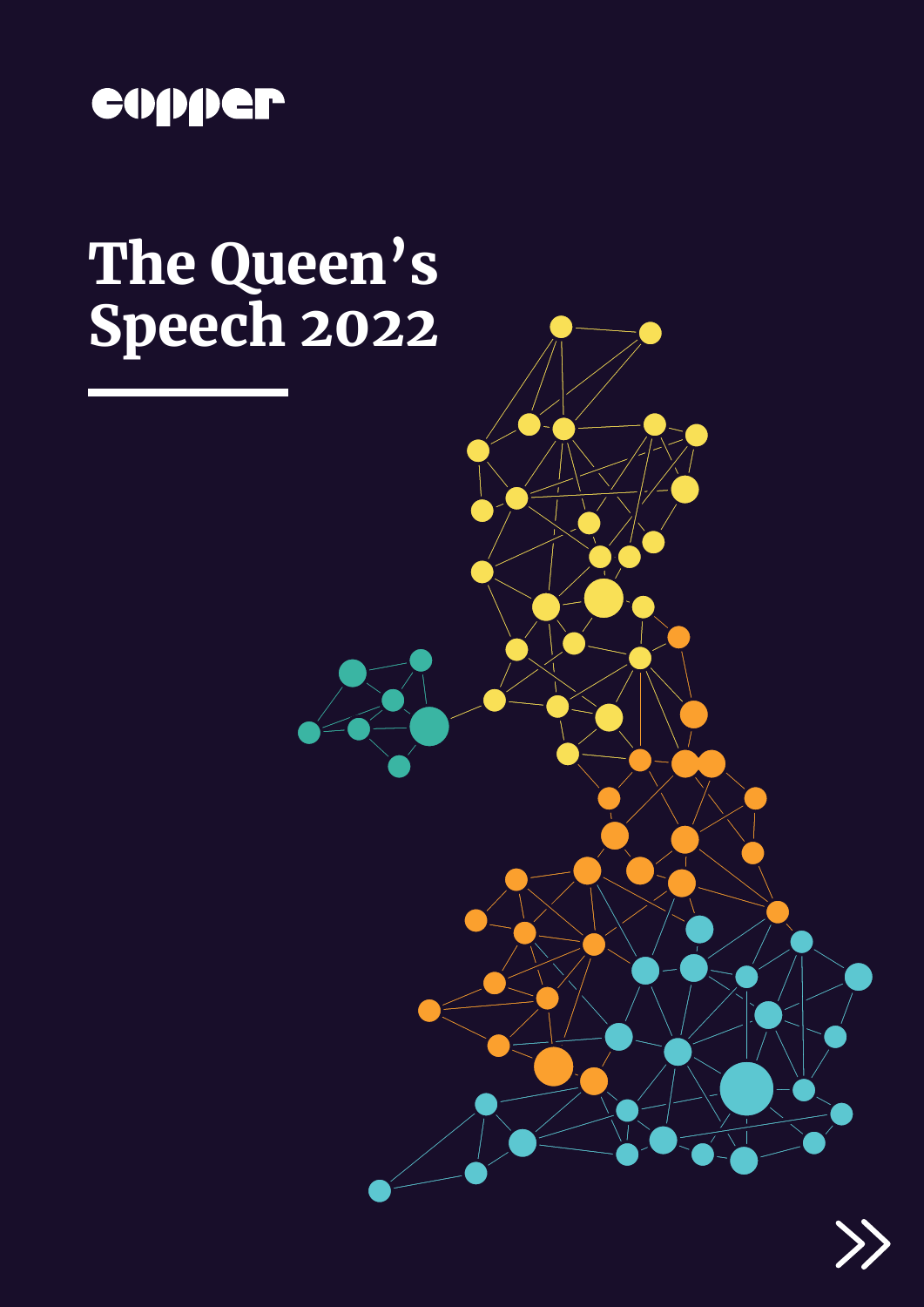### At a glance

**The Queen's Speech provided Boris Johnson with an opportunity to amplify his Government's vision for the UK – implementing plans from the previous manifesto and seeking to show the direction of Government as we creep closer to the next election. It also provided the Government with a platform to tackle the issues on the doorstep that people want to see fixed – after all, legislation is one of the main ways Government can affect positive change.**

This year's speech took place against the backdrop of disappointing local election results for the Conservative Party, ongoing war in Ukraine, continued discontent around 'partygate' and crucially an ongoing cost of living crisis, that many fear is going to get worse before it gets better.

To this end, the Speech began by stating the priority for this Government is " to grow and strengthen the economy and help ease the cost of living for families". Whether the content of the speech was enough to address these issues still remains to be seen.

Turning to infrastructure, the Speech included a number of significant announcement including planning reform through the Levelling Up and Regeneration Bill. Copper's research suggests that there is support for more localised decision making but it's unlikely that the government's planned changes will be a panacea for greater engagement from the public – but there certainly is an opportunity for infrastructure to do things differently.

Improvements to transport included the establishment of a new state-run agency to regulate railways through a new Transport Bill. There was also an announcement of a new Energy Security Bill and a commitment to establish the UK Infrastructure Bank in legislation, with objectives to support economic growth and the delivery of net zero.

The majority of the Bills announced won't come as a surprise to the industry. And as often is the case with a Queen's speech, the impact and ambition of these Bills will not fully emerge until they are presented to Parliament and scrutinised in detail. This detail can be the difference between a Bill being transformative to having minimal impact.

Finally, with a total of 38 Bills announced, including Bills carried over from the previous session, the Government whips have a huge task on their hands to find the requisite parliamentary time to pass all the legislation announced, and allow for the required level of scrutiny. It would come as no surprise if some of the Bills announced today don't come to fruition during the next parliamentary session.



The Government announced a whole host of Bills, covering a variety of different issues. There were Bills on policing and protests designed to appeal to the Conservative base, to wider bills on issues such as security, finance and digital media.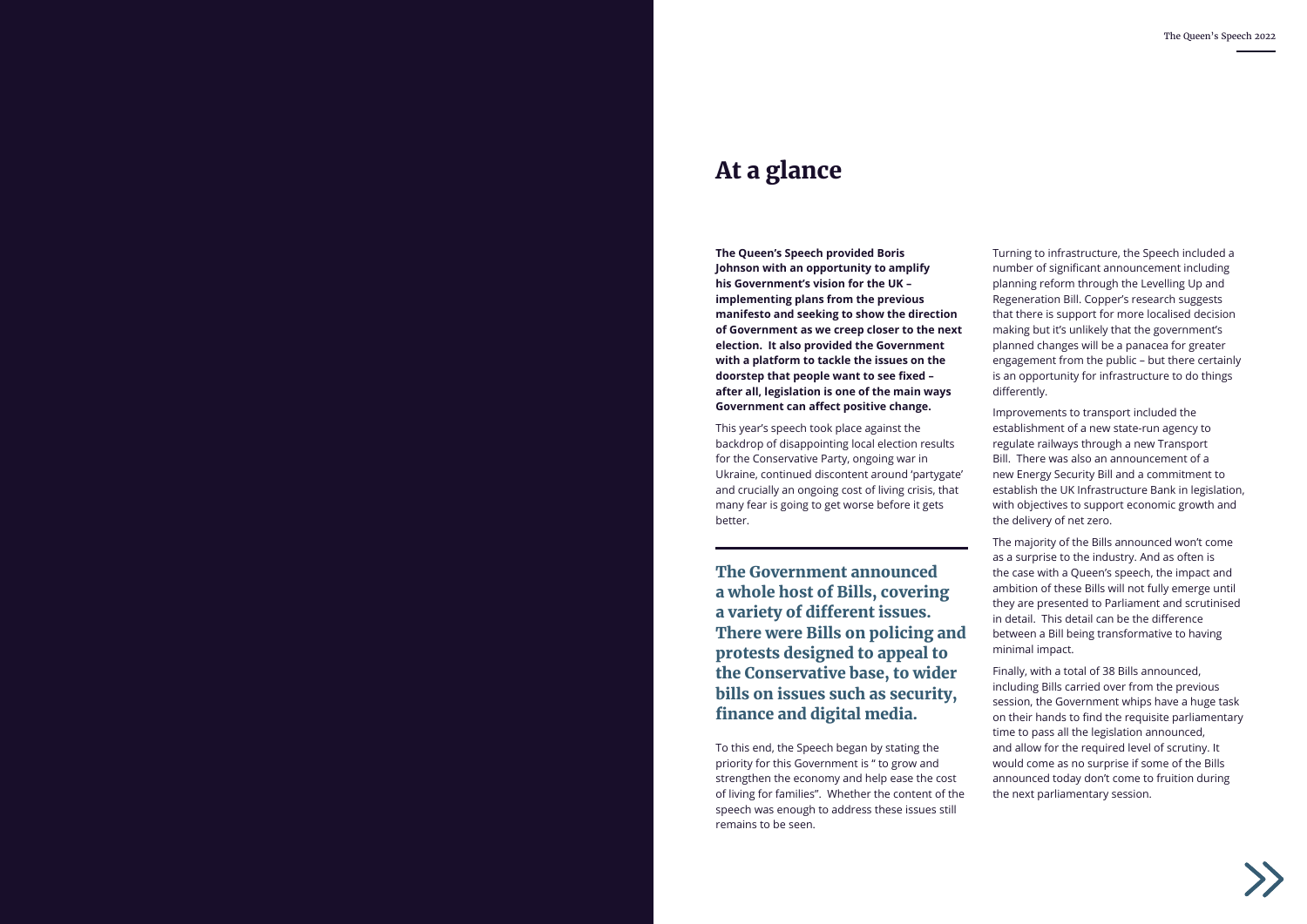

## **Transport**



## **Other**

#### **Transport Bill**

- Bill designed to create a better and more reliable service for passengers, and support innovation in the sector.
- It will lead to the creation of Great British Railways, which will be provided with powers to act as the "single national leader of the railways".
- It also includes new laws to enable the take up of self-driving/remotely operated vehicles.
- Bill will support the roll out of EV charging points.

#### **HS2 (Crew – Manchester) Bill**

• Bill designed to provide powers to facilitate the build and operate the next stage of the High Speed Two (HS2) network between Crewe and Manchester.



#### **Energy Security Bill**

- Reacting to the war in Ukraine, and also commitments made at COP, this Bill is designed to support the transition to "cheaper, cleaner and more secure energy".
- The Bill includes measures to extend the regulation of Ofgem to cover heat networks, plans to facilitate growth in emerging technologies such as Hydrogen and Carbon Capture Usage and Storage.
- Support for the heat pump market creating a new market standard.
- The Bill will create a regulatory regime to support fusion.

## Energy

# Levelling up

#### **Levelling Up and Regeneration Bill**

- The Bill is designed to drive local economic growth in line with the Government's ambitions to level up the UK.
- It includes measures to reform and improve the planning system – giving communities more of a say and making planning more accessible through digitisation.
- It will create a new model of combined authority through the "County Deal". This combined authority will "provide local leaders with powers to enhance local accountability, join up services and provide transparent decision making to rejuvenate their communities and increase their ability to reflect local preferences in arrangements, including directly elected leaders' titles."
- Places a duty that will make the Government report against levelling up commitments.

#### **UK Infrastructure Bank Bill**

- The Bill will establish the UK Infrastructure Bank by establishing in law, "with clear objectives to support regional and local economic growth and deliver net zero, and ensuring it has the full range of spending and lending powers."
- The bank will be provided with operational independence.

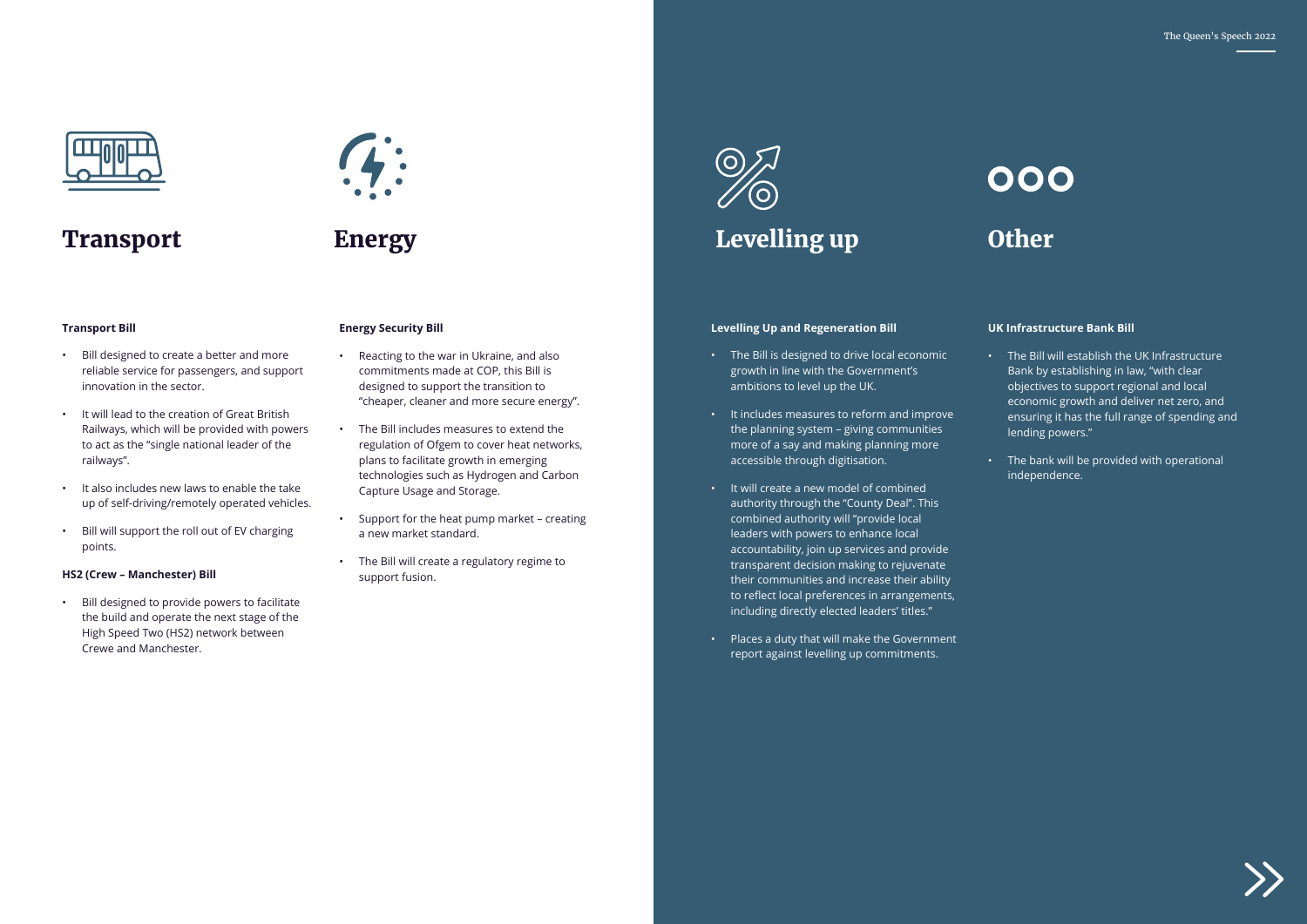"This Government's failure to grow the economy over a decade combined with its inertia in the face of spiralling bills means that we are staring down the barrel of something we haven't seen in decades, a stagflation crisis."

**Keir Starmer** Leader of the Opposition

"When considered together as a whole, these provisions risk losing the clarity of the levelling up mission that was such a vote winner for the Government in 2019. The next twelve months may end up highlighting just how impossible it is for the Conservatives to protect their base while delivering on levelling up promises."

**Peter Hogg** Arcadis UK Cities Director "The energy sector has undergone a huge transformation in the decade since the last Energy Bill and has the potential to go much further and faster towards a clean, modern and flexible system – with tangible benefits for customers, our economy and our environment."

#### **Dhara Vyas**

Energy UK Director of Advocacy

The UK Infrastructure Bank Bill will give it a full range of lending and spending powers, (to tap £22bn of Govt funds and wider ripple of £18bn) along with clear objectives to support regional/local economic growth, echoing support for localised decisions as regional leaders can lobby for well supported projects."

## Reaction

"Levelling up is not just about process. Local authorities need greater powers and financial freedoms to deliver the changes they know are needed."

**Jeremy Hinds** Savills Director

"The phrase "more involvement in local development" gives communities, at worst, false hope; it gives promoters, at worst, a vague moving expectation to hit. I'm sure what's needed here is more certainty for promoters and communities otherwise we face a period where no one is satisfied. The details in the Bill will critical."

**Martin McCrink**  Copper Consultancy Managing Partner

"A new Procurement Bill is designed to make it easier for smaller firms to bid for public sector contracts, a drive already taking shape through PPN06 around the delivery of Social Value on major projects, which when linked to comments from figures like Jacob Rees-Mogg implies an even greater emphasis on a high proportion of SMEs/local businesses as part of major project supply chains.

**Caroline Romback**  Copper Consultancy Director of Construction

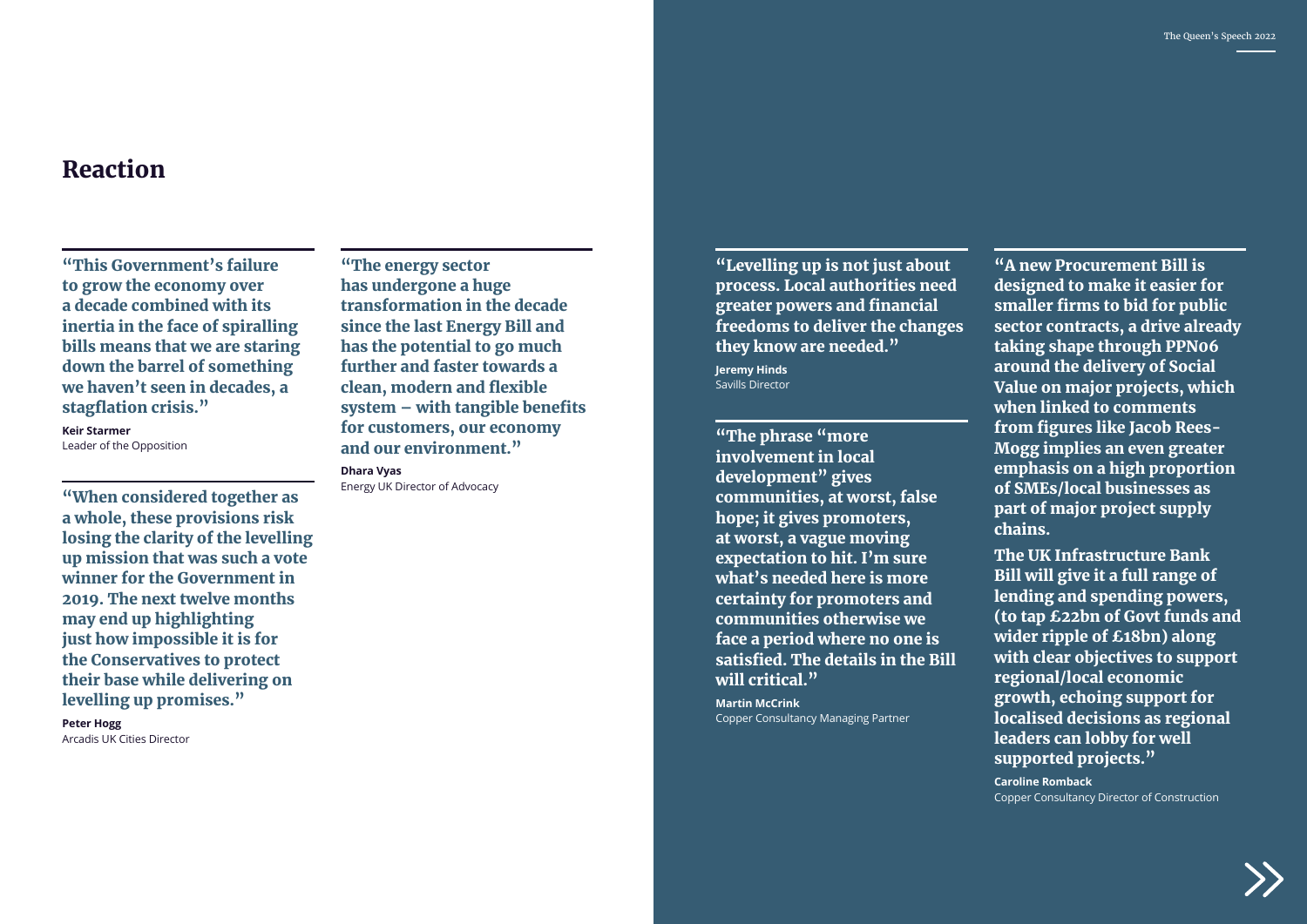**A strategic consultancy partner with more than 25 years of experience providing communications and stakeholder engagement for highly complex economic and social infrastructure, and major projects across the UK.**

We specialise in delivering campaigns that build acceptance and excitement around the world of infrastructure development and construction. Communicating complex concepts, often in challenging political, social and environmental situations, we enable projects to gain consensus and to take shape.

At Copper we are purely focussed on the built environment, and our practice structure echoes that of the project lifecycle. This enables us to provide support at every stage from outline development and master planning stages, to securing engagement and support at the Development Consent Order (DCO) and Town and Country Planning Act (TCPA) planning stages, to fulfilling those engagement commitments and communications best practice at the construction and commissioning phase of the project.

This seamless end to end offering gives us the ability to transfer knowledge from each stage to the benefit of the client, the contractor and the communities and stakeholders affected by the project. And we value our role as part of the wider team, coming together with clients, consultants and contractors, sharing insights, expertise and experience in great collaborations to deliver highly successful projects.

But we also appreciate the challenges of tight margins, complex and changing programmes, the need to model risk and use it to inform the commitments/KPIs made on a project, through to well informed mitigation strategies to manage those risks and avoid delivery disruption, increased costs and reputational damage.

#### **An example range of Copper services**

- Corporate and B2B communications
- Stakeholder engagement, including perception studies and reports
- Community relations
- Social Value Delivery and legacy management
- Bid support
- Messaging and narrative building
- Public affairs
- Reputation management
- Copywriting
- Media relations
- Crisis and issues management
- Social media strategy
- Event management
- Graphic and web design



## **Copper Insight About Copper**

**Our research suggests that there are pockets of voters, falling outside of the traditional conservative voter demographics, that are interested in taking more of a stake in the built environment. The Levelling Up and Regeneration Bill may go some way to address this.** 

**58.7%** agreed (both strongly agree and agree) that "local leaders, not MPs, are best placed to deliver outcomes for local communities"



**Only 1 in 2 people** (49.9%) agreed that "greater devolution and empowered local leaders will create skills and employment tailored to the needs of local economies and residents"

**59.1%** think that "devolution and decentralisation to give more power to local communities" would be effective (very or somewhat effective)



**53.7%** of people think that they "have no influence over things that happen in their local area"